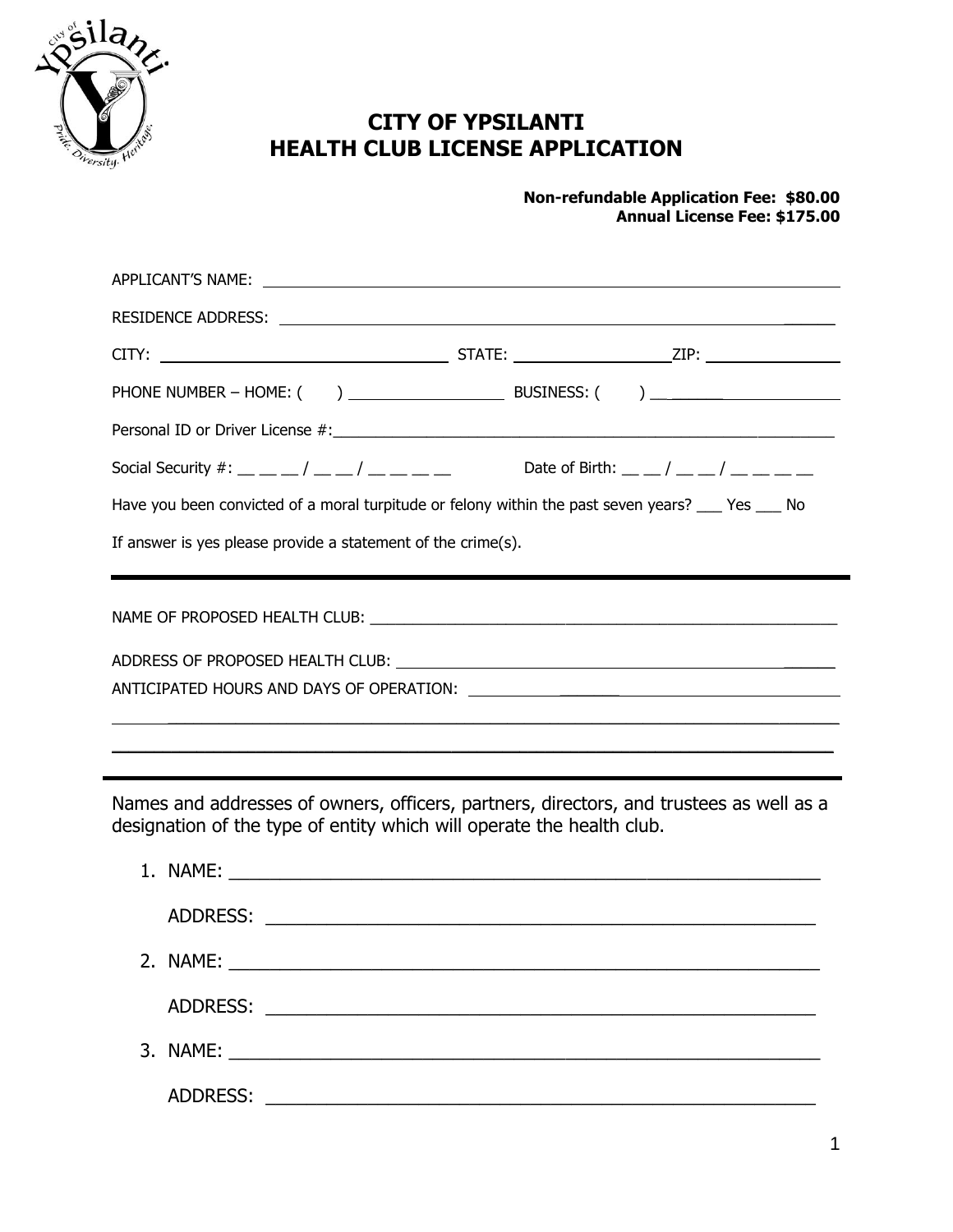|           | Entity is a ____ Individual/Sole Proprietorship ____ Partnership ____ Corporation    |
|-----------|--------------------------------------------------------------------------------------|
|           | Names and addresses of owners of any leased equipment in the use of the health club. |
|           |                                                                                      |
|           |                                                                                      |
|           |                                                                                      |
|           |                                                                                      |
|           |                                                                                      |
|           |                                                                                      |
|           |                                                                                      |
|           |                                                                                      |
|           |                                                                                      |
| business. | Names and addresses of any masseuse or masseur whom will be working in the           |
|           |                                                                                      |
|           |                                                                                      |
|           |                                                                                      |
|           |                                                                                      |
|           |                                                                                      |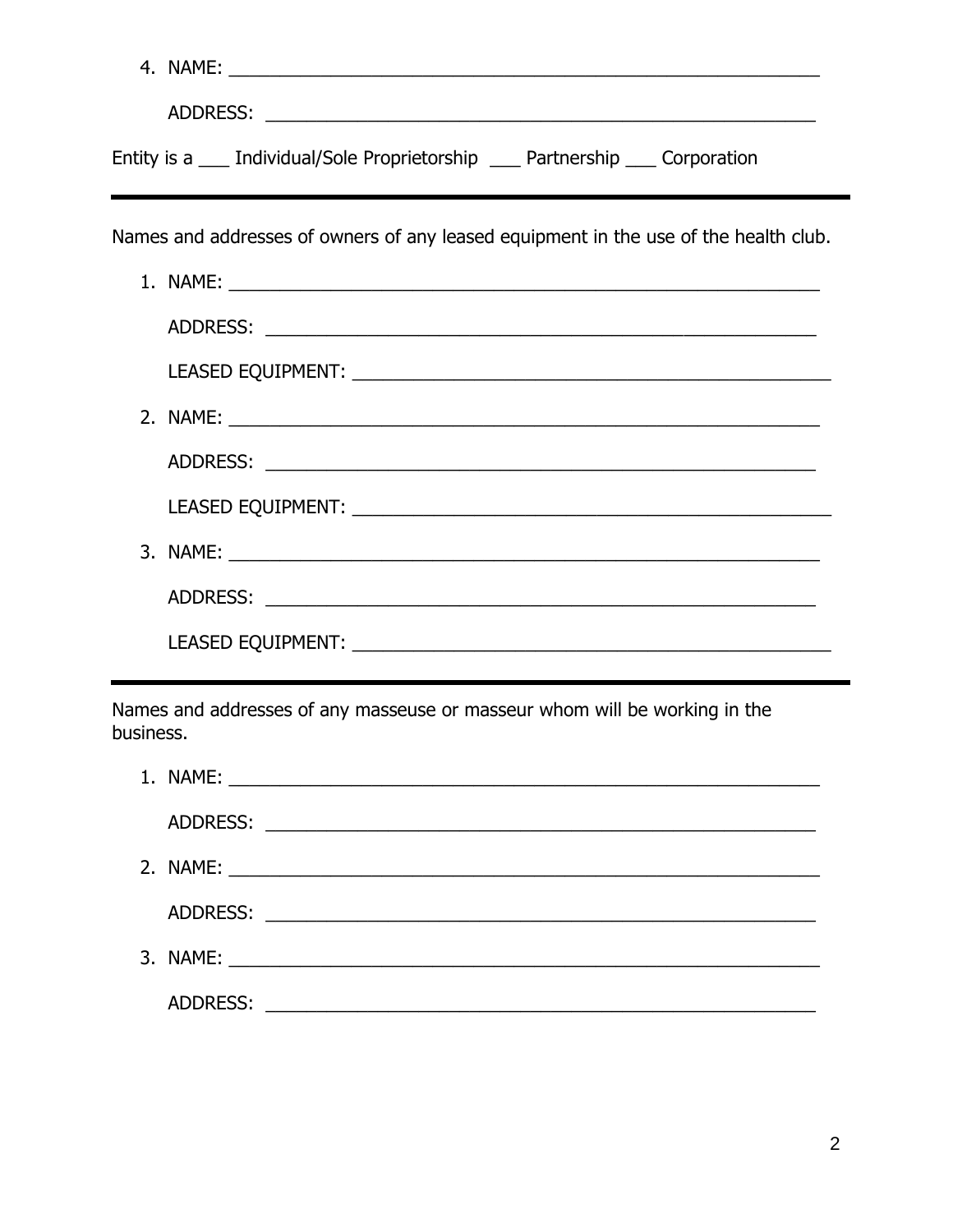PLEASE INCLUDE A DESCRIPTION OF WHAT PORTIONS OF THE BUILDING ARE TO BE USED FOR THIS PURPOSE (ATTACH A SEPARATE SHEET IF NECESSARY) PURSUANT TO SECTION 22-122:

 $\mathcal{L}_\text{max} = \mathcal{L}_\text{max} = \mathcal{L}_\text{max} = \mathcal{L}_\text{max} = \mathcal{L}_\text{max} = \mathcal{L}_\text{max} = \mathcal{L}_\text{max} = \mathcal{L}_\text{max} = \mathcal{L}_\text{max} = \mathcal{L}_\text{max} = \mathcal{L}_\text{max} = \mathcal{L}_\text{max} = \mathcal{L}_\text{max} = \mathcal{L}_\text{max} = \mathcal{L}_\text{max} = \mathcal{L}_\text{max} = \mathcal{L}_\text{max} = \mathcal{L}_\text{max} = \mathcal{$ 

# **PLEASE READ THE FOLLOWING CAREFULLY:**

 $\frac{1}{2}$ 

- $\bullet$  You must provide evidence that if the license is granted, that the applicant shall have sufficient public liability insurance.
- Applicant must describe the nature of any franchise under which the applicant will operate **(attach a separate sheet).**
- Applicant must include a description of the kinds of activities and services which the health club plans to offer **(attached a separate sheet).**
- **Applicant must attach a proof of license for each masseuse or masseur working in the business.**
- **Applicant must provide a description of the number of trained employees who will staff the establishment and a description of what training they have had in the particular services provided.**
- $\bullet$  Applicant and others with major interest in the business must have a comprehensive criminal history background check, by the Ypsilanti Police Department.
- By signing this form, I hereby swear or affirm that the statements made herein are true, and further, that I consent and agree that any member of the Ypsilanti Police Department, Fire Department, inspectors of the Building Department, or other officials of the City of Ypsilanti may enter and inspect any part of such premises, including the locked portions thereof.

Applicants Signature Date

## **To be completed by Ypsilanti City Clerk's Office:**

Check all attachments that are included in the application:

- \_\_\_ Description of the nature of any franchise (if necessary)
- \_\_\_ Description of Activities & Services conducted by the health club
- \_\_\_ Licenses of Masseuses & Masseurs
- \_\_\_ Evidence of Insurance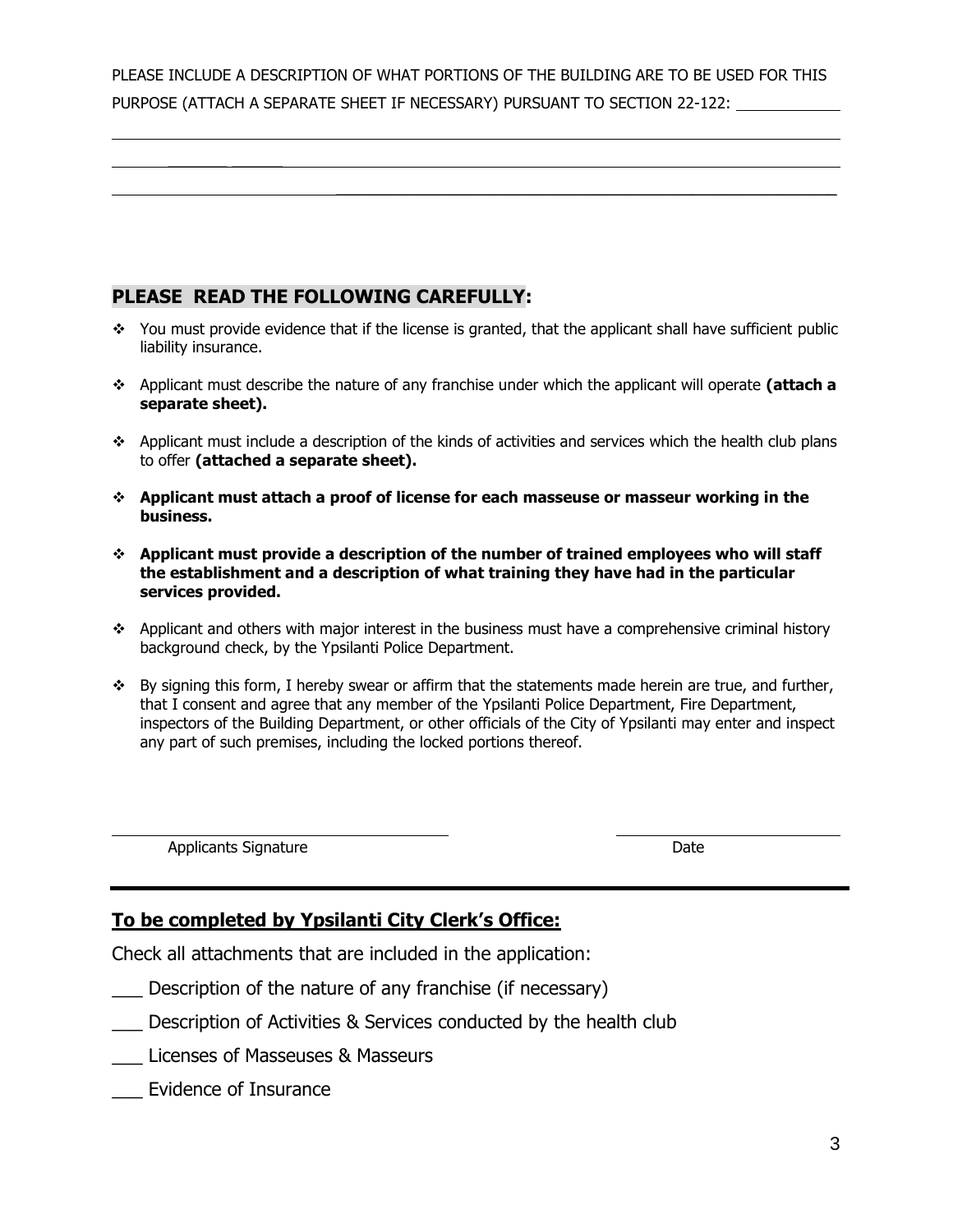\_\_\_ Statement of Criminal History (if necessary)

\_\_\_ Description of trained employees and their training

|                        | $\text{receiver no.}$ |
|------------------------|-----------------------|
|                        | Date:                 |
|                        | To:                   |
| <b>Updated 09/2014</b> |                       |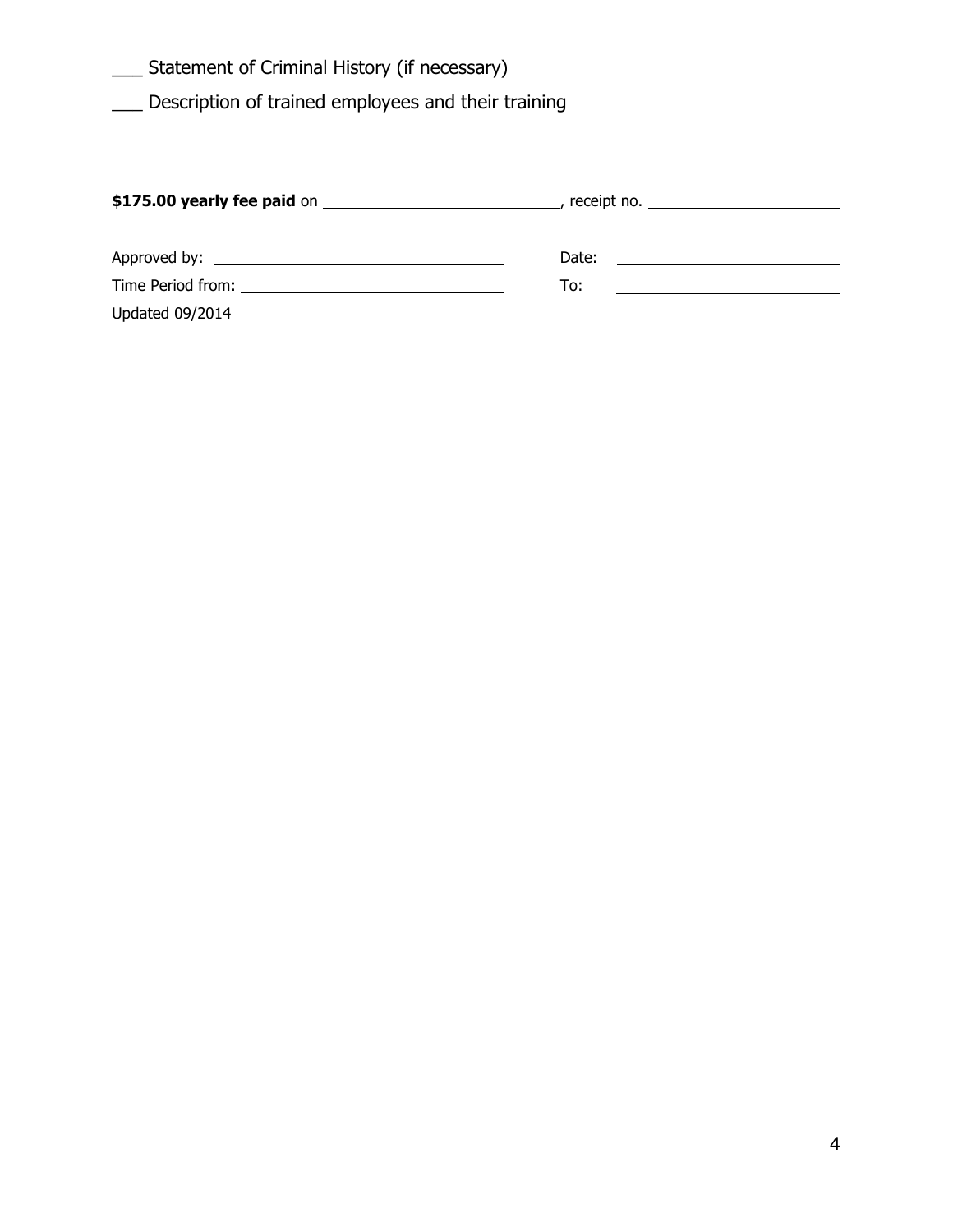**Sec. 22-116. Required.**

- (a) No person shall operate or cause to be operated a **health club** without first obtaining a license therefor from the city clerk.
- (b) A person who violates this section is responsible for a municipal civil infraction, subject to payment of a civil fine as set forth in [section](https://library.municode.com/HTML/13981/level3/PTIICOOR_CH70MUCIIN_ARTIIMUORVIBU.html#PTIICOOR_CH70MUCIIN_ARTIIMUORVIBU_S70-38SCCIFIES) 70-38. Repeat offenses under this article shall be subject to increased fines as set forth in [section](https://library.municode.com/HTML/13981/level3/PTIICOOR_CH70MUCIIN_ARTIIMUORVIBU.html#PTIICOOR_CH70MUCIIN_ARTIIMUORVIBU_S70-38SCCIFIES) 70-38

*(Code 1983, § 7.152)*

### **Sec. 22-117. Applications.**

Applicants for a license under this article must file with the city clerk, a sworn application on a form to be furnished by the city clerk, providing the following information:

- (1) Full name, residence address, date of birth, driver's license number and social security number.
- (2) The name the business will use.
- (3) The business address of the **health club**.
- (4) The names and addresses of owners, officers, partners, directors and trustees and a designation of the type of entity which will operate the **health club**.
- (5) The nature of any franchise under which the applicant will operate.
- (6) The name and address of owners of any leased equipment in the use of the **health club**.
- (7) A description of the kinds of activity and services which the **health club** plans to offer and the anticipated hours during which business shall be conducted.
- (8) Name, address and proof of license for any masseuse or masseur whom the applicant plans to have working in the business.
- (9) Plans and specifications of the quarters proposed to be occupied, showing detail of the building pursuant to [section](https://library.municode.com/HTML/13981/level4/PTIICOOR_CH22BU_ARTIVHECL_DIV2LI.html#PTIICOOR_CH22BU_ARTIVHECL_DIV2LI_S22-122BUSTRE) 22-122
- (10) Evidence of insurance; written evidence of adequate public liability insurance.

(11) A statement of any criminal history of the applicant indicating any conviction of a crime of moral turpitude or felony within the past seven years.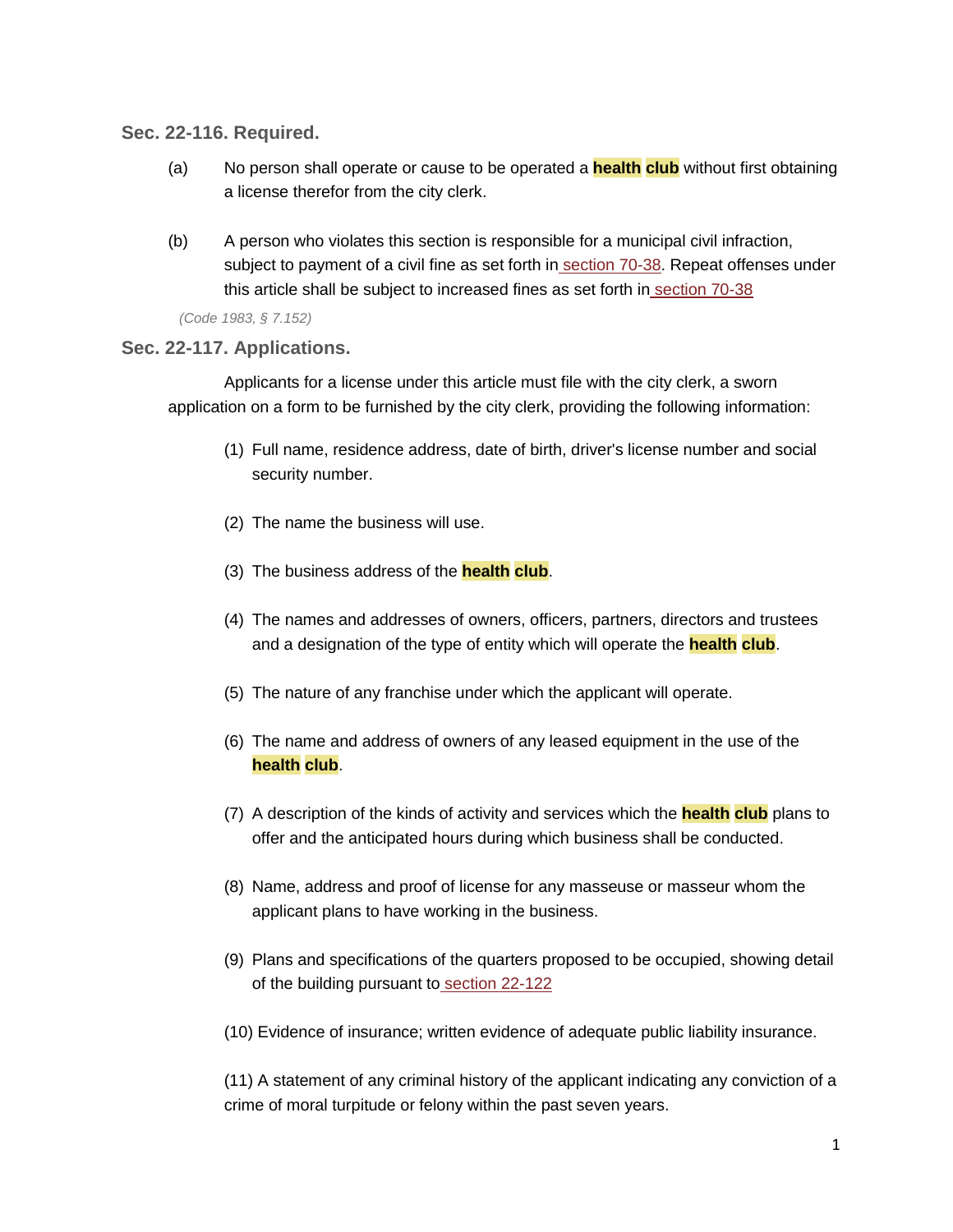(12) A description of the number of trained employees who will staff the establishment and a description of what training they have had in the particular services to be provided.

(13) Nonrefundable application fee as set by resolution of the city council. *(Code 1983, § 7.153)*

### **Sec. 22-118. Investigation and issuance.**

(a) Upon receipt of an application for a license, the original shall be referred to the designee of the city clerk who shall cause such investigation of the applicant's business and moral character to be made as he deems necessary for the protection of the public **health**, safety and welfare.

(b)If, as a result of such investigation, the character and business responsibility of the applicant are found to be satisfactory, the person conducting the investigation shall endorse on the application his approval, execute a license addressed to the applicant for the carrying on of the business applied for and return such license, along with the application to the city clerk, who shall, upon payment of the prescribed license fee, in an amount set forth i[n](https://library.municode.com/HTML/13981/level4/PTIICOOR_CH22BU_ARTIVHECL_DIV2LI.html#PTIICOOR_CH22BU_ARTIVHECL_DIV2LI_S22-121FE) section [22-121,](https://library.municode.com/HTML/13981/level4/PTIICOOR_CH22BU_ARTIVHECL_DIV2LI.html#PTIICOOR_CH22BU_ARTIVHECL_DIV2LI_S22-121FE) or as determined from time to time by the city council, deliver to the applicant his license.

- (1) An applicant's character shall be deemed to be unsatisfactory if the applicant has been convicted of a crime of moral turpitude or felony within the past seven (7) years.
- (2) An applicant's business responsibility shall be determined to be unsatisfactory if:

(a).The applicant has been guilty of violating this article or a similar ordinance within the past three years;

(b).The applicant is found to be in default to the city for nonpayment of personal or real property taxes;

(c).The applicant fails to indicate that adequately trained staff shall be on the premises during all business hours.

(c)If, as a result of such investigation, the applicant's character or business responsibility is found to be unsatisfactory, the person conducting the investigation shall endorse on such application his disapproval and reasons for the disapproval, and return such application to